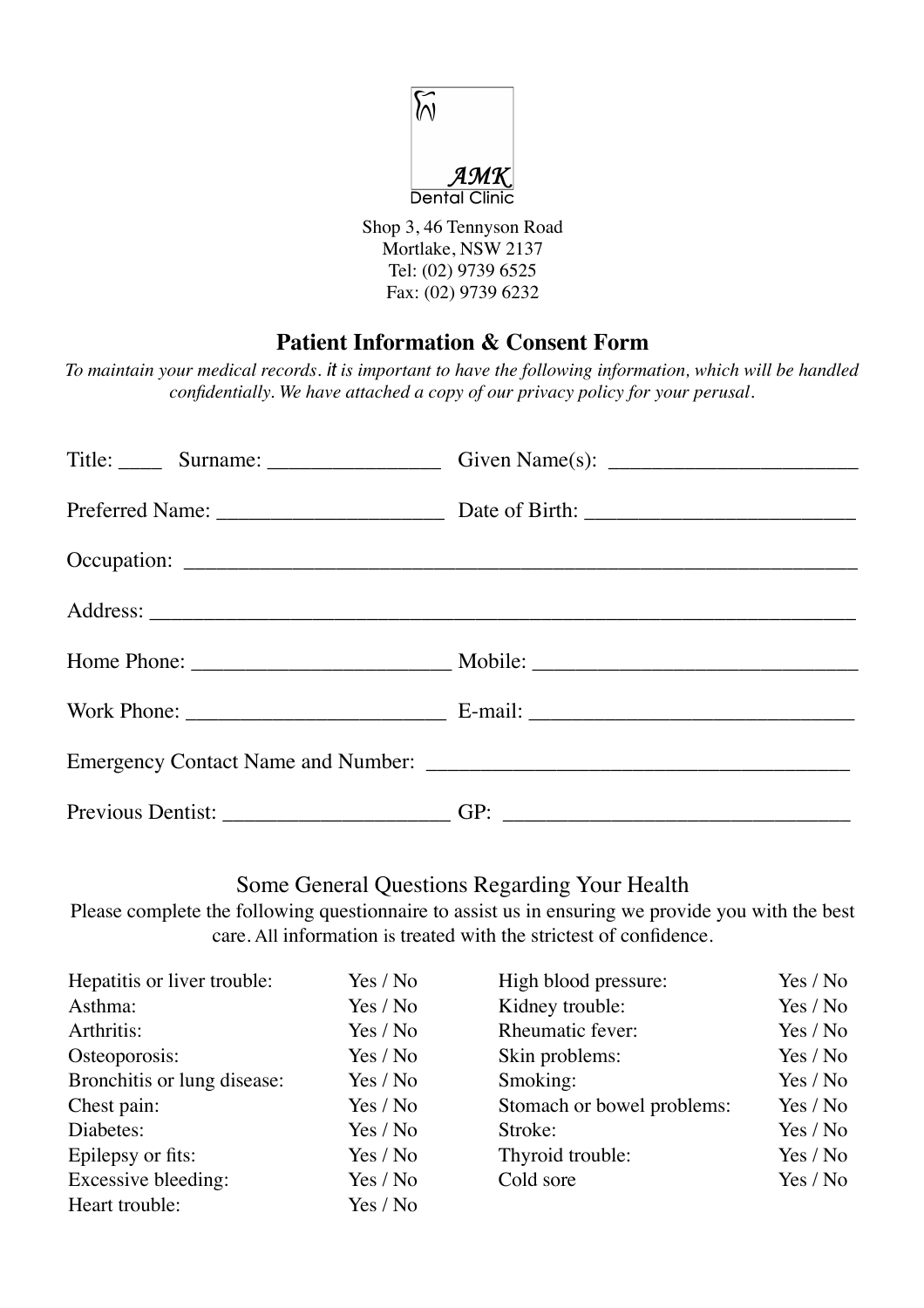# Health Questions Continued...

| Do you have any other medical issues or problems? Yes / No                                                                                                                                                   |                                                                                                                                                                     |  |  |  |
|--------------------------------------------------------------------------------------------------------------------------------------------------------------------------------------------------------------|---------------------------------------------------------------------------------------------------------------------------------------------------------------------|--|--|--|
|                                                                                                                                                                                                              |                                                                                                                                                                     |  |  |  |
|                                                                                                                                                                                                              |                                                                                                                                                                     |  |  |  |
| If you have been recently hospitalised for any reason, please specify: _____________________________                                                                                                         | ,我们也不能在这里的时候,我们也不能会在这里,我们也不能会在这里,我们也不能会在这里,我们也不能会在这里的时候,我们也不能会在这里,我们也不能会不能会不能会。<br>第2012章 我们的时候,我们的时候,我们的时候,我们的时候,我们的时候,我们的时候,我们的时候,我们的时候,我们的时候,我们的时候,我们的时候,我们的时候,我 |  |  |  |
| If you are currently undergoing treatment of any kind, please specify: _____________________________                                                                                                         |                                                                                                                                                                     |  |  |  |
|                                                                                                                                                                                                              |                                                                                                                                                                     |  |  |  |
| Are you pregnant or could you possibly be pregnant? Yes / No / N/A<br>Are you breast feeding? Yes / No / N/A                                                                                                 |                                                                                                                                                                     |  |  |  |
| If there is any other relevant information you wish to discuss with the doctor, please specify:                                                                                                              |                                                                                                                                                                     |  |  |  |
| Signature: $\frac{1}{\sqrt{1-\frac{1}{2}} \cdot \frac{1}{2}}$                                                                                                                                                |                                                                                                                                                                     |  |  |  |
| Please tell us how you heard about us:<br>$\Box$ Yellow pages online<br>$\Box$ Google<br>$\Box$ Flyer<br>□Local newspaper<br>Word of mouth / Who Should we thank for referring you to us?<br>Walk By/Signage |                                                                                                                                                                     |  |  |  |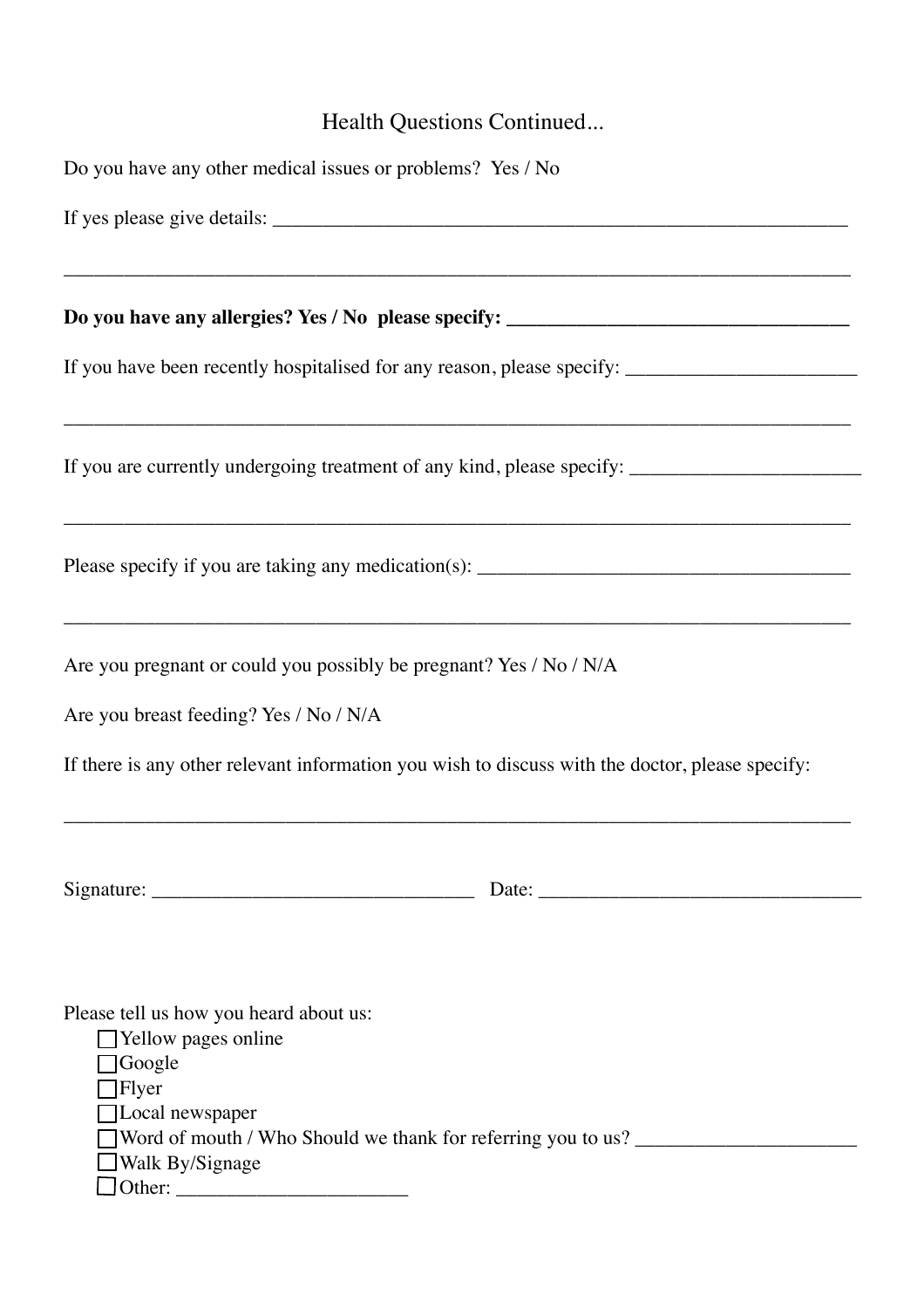## **PAYMENT OF ACCOUNTS INFORMATION**

#### **Payment of your account is due and payable on the day of your treatment**

agree to be responsible for payment of all services rendered on my behalf and on behalf of my dependents. I understand that payment is due at the time of service unless other arrangements have been made.

Signature: <u>Date:</u> 2014

*Payment can be made with Visa, MasterCard, American Express, EFTPOS, Cash, Cheque*

Failing to attend an appointment without notification will result in an invoice which will reflect the amount of time that has been set aside for you. 48 hours notice is required to avoid incurring this fee. We will endeavor to provide a courtesy reconfirmation call/text 48 hours prior to your scheduled appointment via:

| C <sub>1</sub> IC<br>5.VL<br>$\sim$ | $\bullet$ | $\sim$<br> |
|-------------------------------------|-----------|------------|
|                                     |           |            |

(Please select the contact method that would suit you best)